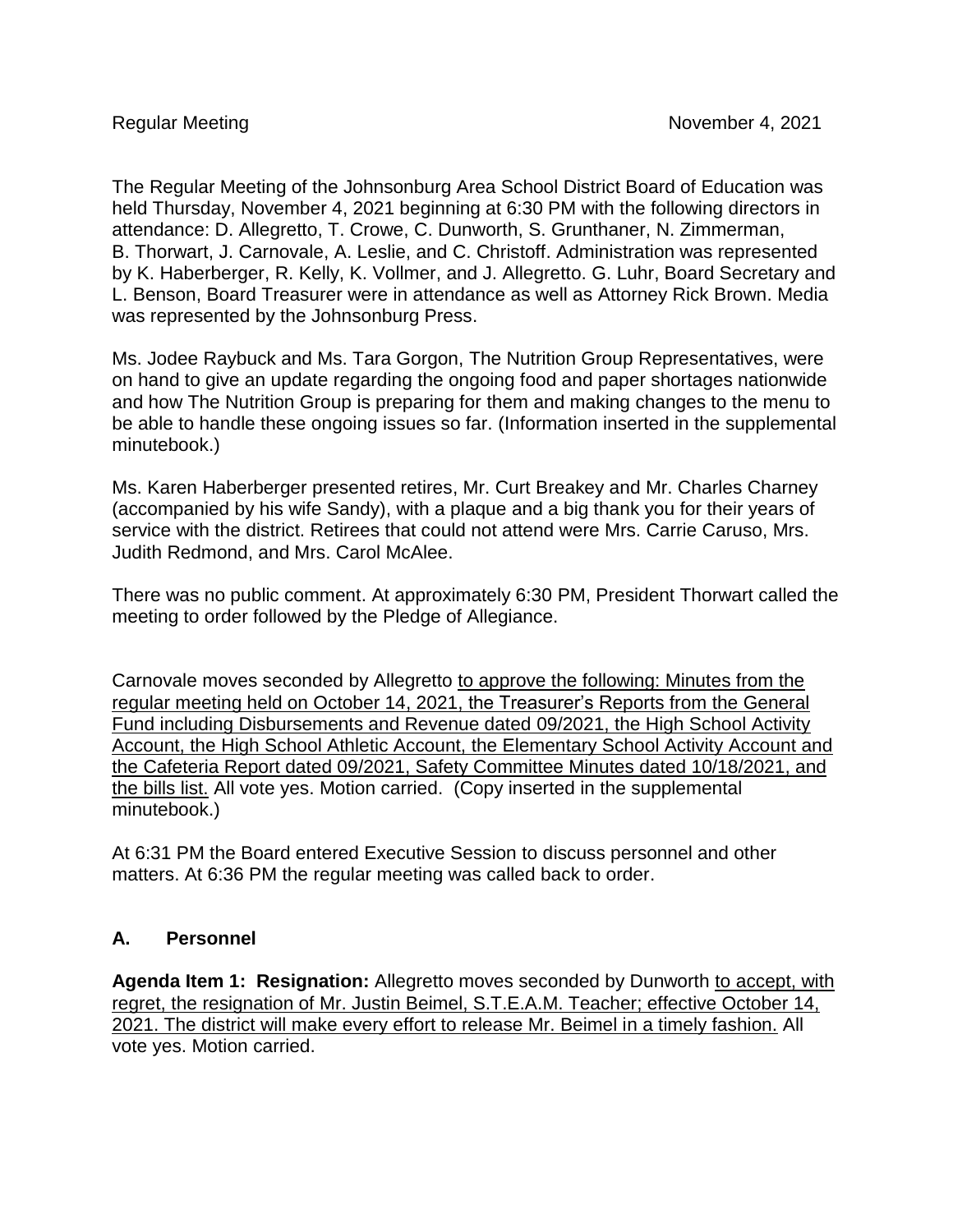**Agenda Item 2: S.T.E.A.M Teacher:** Crowe moves seconded by Dunworth to approve Cheyenne Bothun as S.T.E.A.M. Teacher, at Step 1, with a salary of \$43,266 (Prorated) plus benefits, as per the Johnsonburg Area Education Association Contract; Effective November 15, 2021, pending completion of the necessary paperwork. Roll call vote: Allegretto, Christoff, Crowe, Leslie, Carnovale, Zimmerman, Grunthaner, Dunworth, and Thorwart vote yes. Motion carried.

**Agenda Item 3: Resignation:** Crowe moves seconded by Leslie to accept, with regret, the resignation of Mrs. Kelin Dauber as Stand Tall Club Advisor effective October 21, 2021. All vote yes. Motion carried. (Copy inserted in the supplemental minutebook.)

**Agenda Item 4: Supplemental Contracts/Volunteers**: Carnovale moves seconded by Crowe to approve the following list of supplemental contracts for the 2021-2022 School year: Roll call vote: Allegretto, Carnovale, Christoff, Leslie, Dunworth, Zimmerman, Grunthaner, Crowe, and Thorwart vote yes. Motion carried.

| <b>Girls Junior Varsity Basketball</b> | Head Coach - Ellie Kocjancic                          | \$1,900.00 |
|----------------------------------------|-------------------------------------------------------|------------|
| Junior High Wrestling                  | Head Coach - Jon Norlin                               | \$1,600.00 |
| <b>Boys Varsity Wrestling</b>          | Assistant Coach - Eric Iorfido                        | \$1,800.00 |
| <b>Boys JH Basketball</b>              | 7 <sup>th</sup> Grade Coach - Andrew Akers \$1,000.00 |            |
| <b>Boys JH Basketball</b>              | $8th$ Grade Coach – Thor Lehman $$1,000.00$           |            |
| JH & Varsity Wrestling                 | Volunteers - Dylan Nelson & Paul Allegretto           |            |

**Agenda Item 5: Special Medical Examination:** Leslie moves seconded by Carnovale to approve authorization of special medical examination for Employee #1 per section of the school code. All vote yes. Motion carried

## **B. Education and School Activities**

**Agenda Item 1: Letter of Agreement:** Carnovale moves seconded by Allegretto to approve the Letter of Agreement between the Johnsonburg Area School District and the St. Marys Area School District to provide Title services at St. Marys Catholic Elementary School for the 2021-2022 SY at a cost of \$1,952.00. Roll call vote: Allegretto, Carnovale, Christoff, Leslie, Dunworth, Zimmerman, Grunthaner, Crowe, and Thorwart vote yes. Motion carried. (Copy inserted in the supplemental minutebook.)

**Agenda Item 2: Expulsion:** Crowe moves seconded by Zimmerman to Expel Student #1-2022, per the terms of the written agreement, for the remainder of the 2021-2022 School Year; effective immediately. Roll call vote: Allegretto, Carnovale, Christoff, Leslie, Dunworth, Zimmerman, Grunthaner, Crowe, and Thorwart vote yes. Motion carried.